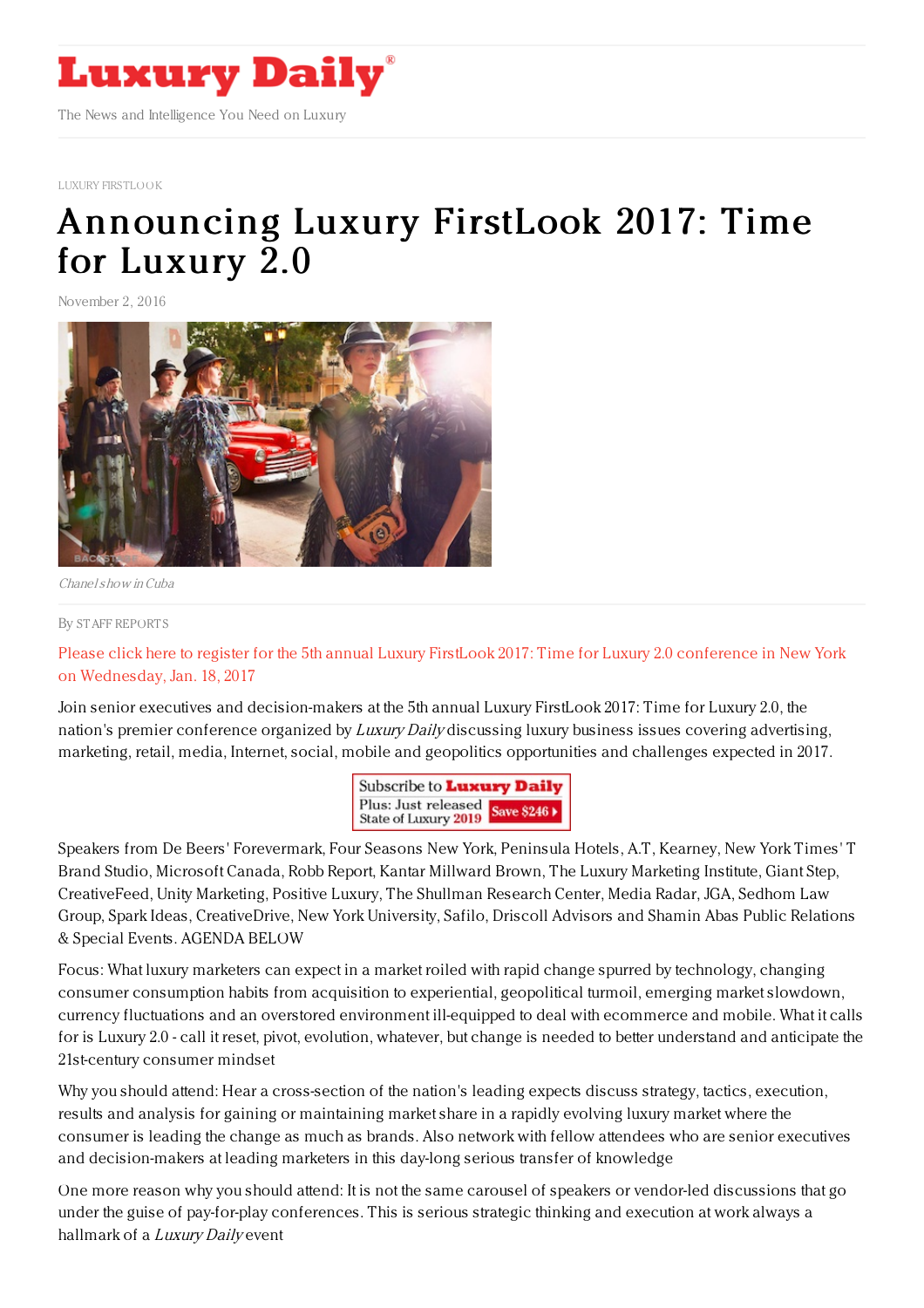Venue: 10 on the Park at Time Warner Center, 60 Columbus Circle, 10th floor, New York, NY 10019 (entrance is on 60th Street across from Columbus Circle, between Equinox gym and the Mandarin Oriental Hotel)

Price: Only \$695, which includes breakfast, lunch and cocktails

Sponsorship: For lunch roundtables and keynotes, tables, breakfast, cocktails and other sponsorships, please email ads@napean.com

Please click here to register for the 5th annual Luxury FirstLook 2017: Time for Luxury 2.0 conference in New York on [Wednesday,](https://www.luxurydaily.com/conference-page/) Jan. 18, 2017

## AGENDA

Luxury [FirstLook](https://www.luxurydaily.com/conference-page/) 2017: Time for Luxury 2.0

New York

Jan. 18, 2017

7:30 a.m. - 8:15 a.m.

Breakfast and Registration

8:15 a.m.

Welcome Remarks Mickey Alam Khan, editor in chief, Luxury Daily

Emcee: Milton Pedraza, CEO, The Luxury Institute

8:30 a.m.

Luxury Market Outlook 2017: Disruption, Change and Reinvention

Why should disruption surprise any of us? Why does the rapid rate of business change, which seems to have gone from fast to supersonic in the past decade, bewilder and confuse us? The clich explanation is this is the new normal,' but these are merely the symptoms of the change, the effects, not the cause. To develop meaningful and effective strategies to deal with these changes, rather than just copy the disrupters' tactics, luxury brands need to understand the underlying cause the shifting priorities, needs and expectations brought about by the evolving luxury consumer market and new generational demographics. It is an understanding that heritage brands such as Lincoln, Tag Heuer and Saint Laurent Paris demonstrate, as well as disruptive brands including Everlane, Shinola and Blue Nile are exploiting. The answer to disruption and change in the luxury consumer market must be to reinvent the luxury brand experience for today and tomorrow's luxury consumer. This session will focus on the new luxury consumer dynamics and how brands must respond proactively to meet them.

Speaker:

Pam Danziger, president of Unity Marketing and author of "What Do HENRYs Want?"

9 a.m.

Postcards from the Future: 2017 Retail Trends

The lines between the in-store and online experience are rapidly blurring. Luxury retailers may have an exclusive clientele, but they share many of the industry's challenges when it comes to creating a rich omnichannel presence and a compelling customer experience. Today's technologies are progressing at an exponential rate with consumers' expectations keeping a close pace. Where some of the latest shopping trends are heading and how they will affect the retail scene in 2017 are some of the key areas under discussion, including:

- Mixed reality will take brands places they have never imagined
- In-store digital (phygital) will engage the customer in a full omnichannel experience
- The collision of wearable technology and fashion

## Speaker:

Dave Rodgerson, retail industry lead, [Microsoft](http://www.microsoft.com/en-ca/default.aspx) Canada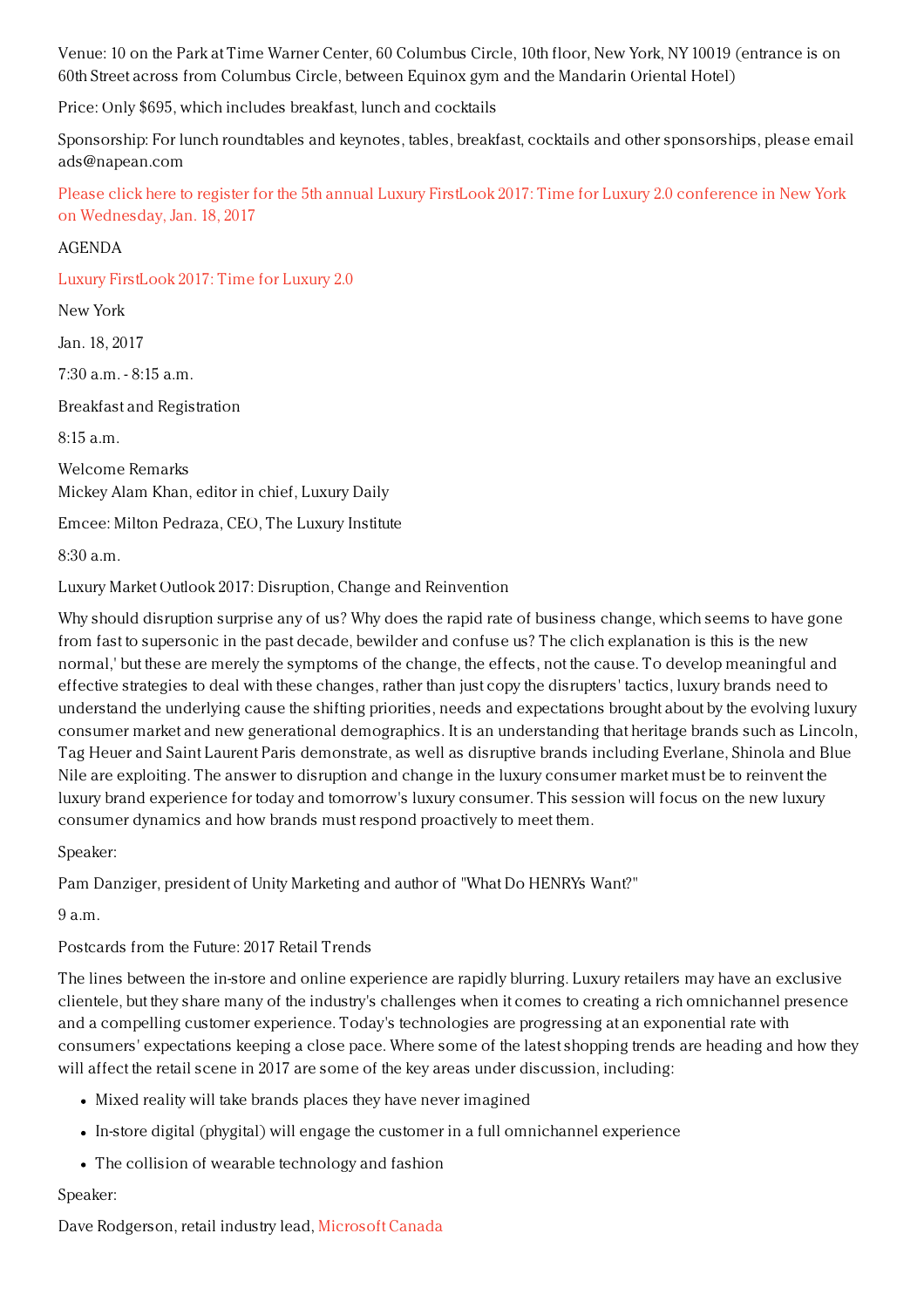$9:30a$  m.

Fireside Chat

Talent Challenges: Finding and Grooming the Next Generation of Luxury Marketers

Talent has been harder to secure in the luxury space as younger generations forgo learning traditional craftsmanship. Hospitality has been hit especially hard as it has become difficult for hotel groups to hire and retain dedicated staff members. How has the Four Season New York one of the New York's most prestigious hotels dealt with this industry reality with which other luxury brands and retailers can identify?

Speaker:

Mehdi Eftekari, general manager of Four Seasons New York

Interviewer:

Mickey Alam Khan, editor in chief, Luxury Daily

10 a.m.

Break

10:30 a.m.

Amazon and Other Key Issues Roiling Luxury

With the 2016 U.S. presidential election decided in November, the luxury marketplace will continue to encounter disruptive changes that should encourage marketers to rethink their marketing, distribution and communications approaches. This talk will specifically focus on:

- How luxury buyers are now describing luxury
- How luxury shoppers are now shopping
- How luxury shoppers are now receiving their luxury advertising and messages
- Amazon and the luxury shopper

Speaker:

Bob Shullman, founder/CEO, The Shullman Research Center

11 a.m.

Millennials: Influencing Purpose, Prestige and the New Luxury

Millennial consumers will increasingly transform luxury with their connected life, Internet of Things (IoT) and the functional and purposeful role of purchases. In effect, they are moving on from purely artifact or object to a more lifestyle, functional and integrated role for purchases. They are open to tapping rent-or-share luxury or nonfunctional luxury, while being motivated to own luxury products that increasingly include segments such as electronics, sport and "experience" and to "invest" in those purchases. Luxury that is purely about artifice will find it increasingly challenging to attract the millennials' investment without a stronger purpose, function and feature.

Speaker:

Ken Nisch, chairman, JGA

11:30 a.m.

Sustainability is the New Black: Consumers Expect Ethical Transparency

Today's consumers expect transparency among brands, especially high-profile luxury houses. In the case of DeBeers' Forevermark, sourcing diamonds responsibly means that, throughout their journey from rough to polished diamond, particular care has been taken to ensure responsible business practices, support the advancement of women and protect the natural world, which is the ultimate source of its diamonds. This talk will speak to ethical business practices in the luxury sector, why brands must embrace the trend and the importance of sustainability. Brands with ethical practices are also becoming increasingly attractive to investors.

Speakers: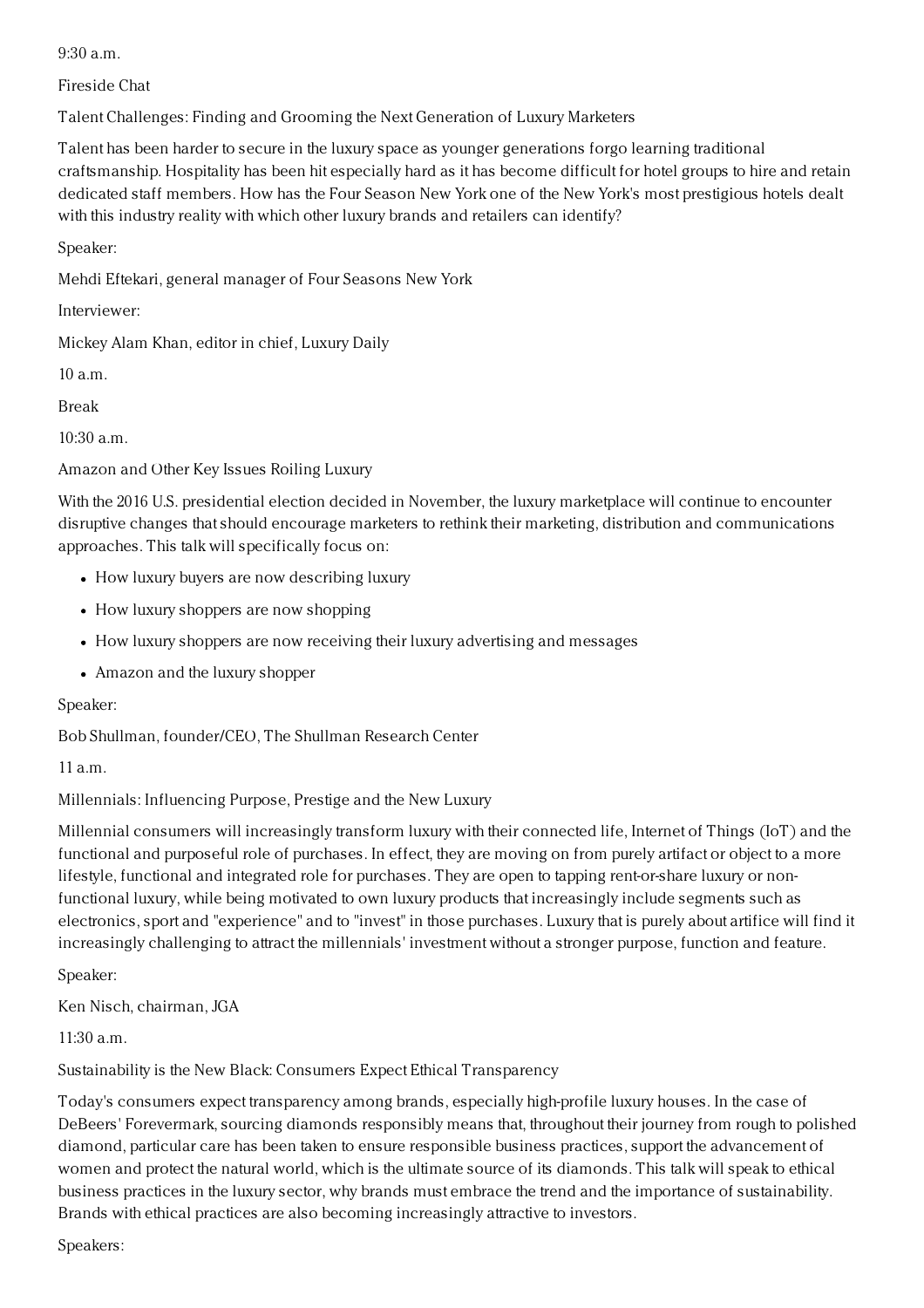Diana Verde Nieto, cofounder, Positive Luxury

Richard Stanley, U.S. president, De Beers' Forevermark

Noon

Break

12:30 p.m.

Experiential Event Marketing: Going from Hope to Bespoke

Experiential marketing will be critical for engaging the ultra-high-net-worth (UHNW) luxury consumer. The ultraaffluent are impervious to traditional forms of media and advertising. Most of them are bombarded by copious invitations to exclusive events claiming to provide experiences they cannot buy. Yet it remains one of the most difficult endeavors to getting these individuals in the room. Also, most brands make the same mistake in answering the siren call of trying to engage these luxury consumers "out there" starting from the outside-in approach. Most brands spend enormous amounts of time, resources and investment in "hope marketing" campaigns that revolve around the same playbook for marketing events: invite their top clients to their wine and music event, hope they bring their friends and hope that their friends are potential clients and hope they have a way to engage them at the event as well as a way to follow up. But there is a better way: switiching from hope marketing to bespoke marketing, as this panel will show. Panelists will discuss best practice for curating events geared toward ultra-high-net-worth individuals.

Speakers:

Shamin Abas, president, Shamin Abas Public Relations & Special Events

Fiona Noble, global CEO, Quintessentially

David Friedman, co-founder, Wealth-X

Arthur Ceria, CEO, CreativeFeed

Maurice Bernstein, CEO, Giant Step

Moderator:

Marie Driscoll, principal, Driscoll Advisors

1 p.m.

Lunch

1:30 p.m.

Sponsored Lunch Keynote: Spotlight Cinema Networks

2 p.m.

Peninsula Hotels: Hospitality Transformed in the Age of Airbnb

2:30 p.m.

Native Advertising: Media's Savior?

With ad-blockers and consumers' advertising fatigue on the rise, marketers have had to adapt to changing mindsets. This has given rise to native advertising sponsored content that looks like editorial and helped publishers regain significant ad dollars. More publishers have launched their own in-house content marketing agencies to better serve advertisers to make up for shortfalls in print. In the first half of 2016, the number of fashion advertisers buying native was up 67 percent compared to the same period last year, from 55 to 92. The discussion will zero in on native content insights and how publishers can benefit from native advertising, whether it be written, video or virtual reality, renewal rate analysis, scale of native buys versus over display campaigns, creative, programmatic, cross-platform campaigns and what else a fashion advertiser buys with native.

Speakers:

Todd Krizelman, CEO, Media Radar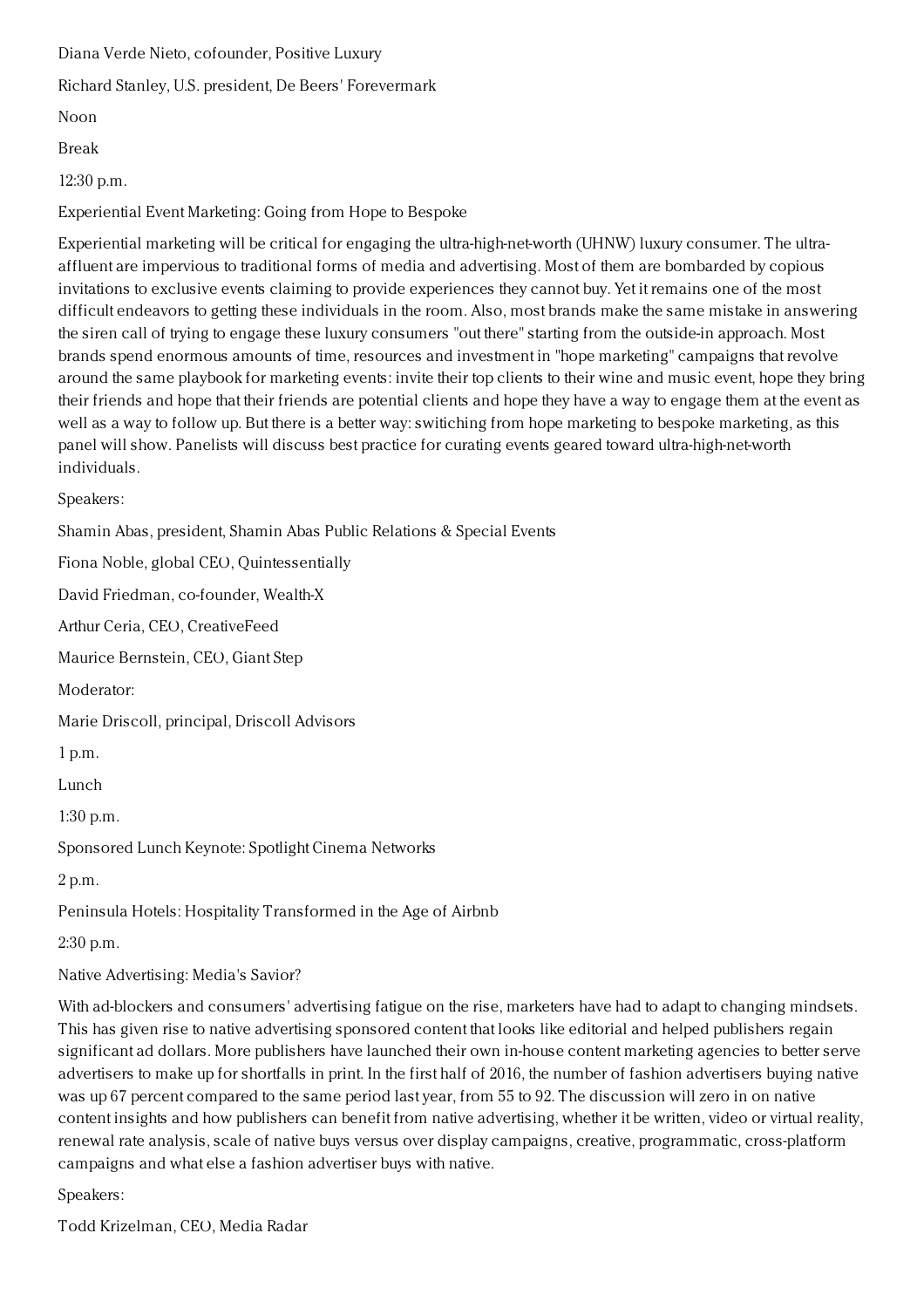Tracy Doyle, creative director for fashion and luxury, The New York Times' T Brand Studio

Matt Carroll, senior vice president and publisher, Robb Report

3 p.m.

Embracing Mobile and Social Commerce in Luxury

Mobile and social commerce have upset the status quo in luxury, even questioning the very foundation of show-andtell: the fashion show and fashion weeks. But they have also enabled concepts such as see-now, buy-now, exclusive online capsule collections, social buy buttons and social media to drive commerce. This session will showcase:

- Insights into planning, creating and managing big content for 21st ventury commerce, particularly across social and mobile
- Demonstration of the most effective content practices for social and mobile channels citing examples and case studies, including Karl Lagerfeld's Chanel 2016 Resort Collection Show in Cuba where the show, fashion media and social and digital worked seamlessly together, digital native Net-A-Porter and even Whole Foods
- Highlights of the most up-to-date science concerning the creation and distribution of engaging content for marketers

Speakers:

Cecilia Streit, CMO and chief growth officer, CreativeDrive

Malinda Sanna, founder/CEO, Spark Ideas

3:30 p.m.

Break

4 p.m.

Legal Musings

IP Protection and Counterfeiting: Getting Real

Staying ahead of counterfeiters has always been problematic for luxury brands. But as technology has advanced, the use of RFID chips and other methods have helped luxury houses to better safeguard their intellectual property and signature designs. Online marketplaces such as Amazon and China's Alibaba have also posed problems in regulating the sale of fakes. IP protection will be discussed in this session in relation to combating counterfeiters.

Speaker:

Rania Sedhom, managing partner, at Sedhom Law Group

Leadership Moves and Mergers & Acquisitions: Communicating Through Change

With so many changes occurring in the luxury markets brands being bought or merged and leadership switches at the creative director and CEO levels there needs to be an increased focus on communication to all audiences, especially within the organization and to a company's brand ambassadors. This session will discuss how employees react to change, as well as how to communicate developments internally and externally in a 24/7 news cycle.

Speaker:

Cheryl Dixon, adjunct professor for communications, New York University, and luxury marketing and communications strategist

Licensing: How Much to Expand and Stretch the Brand

Speaker:

Luisa Delgado, CEO, Safilo Group

5 p.m.

Geopolitical Turmoil: How Luxury Brands and Retailers Should Navigate 2017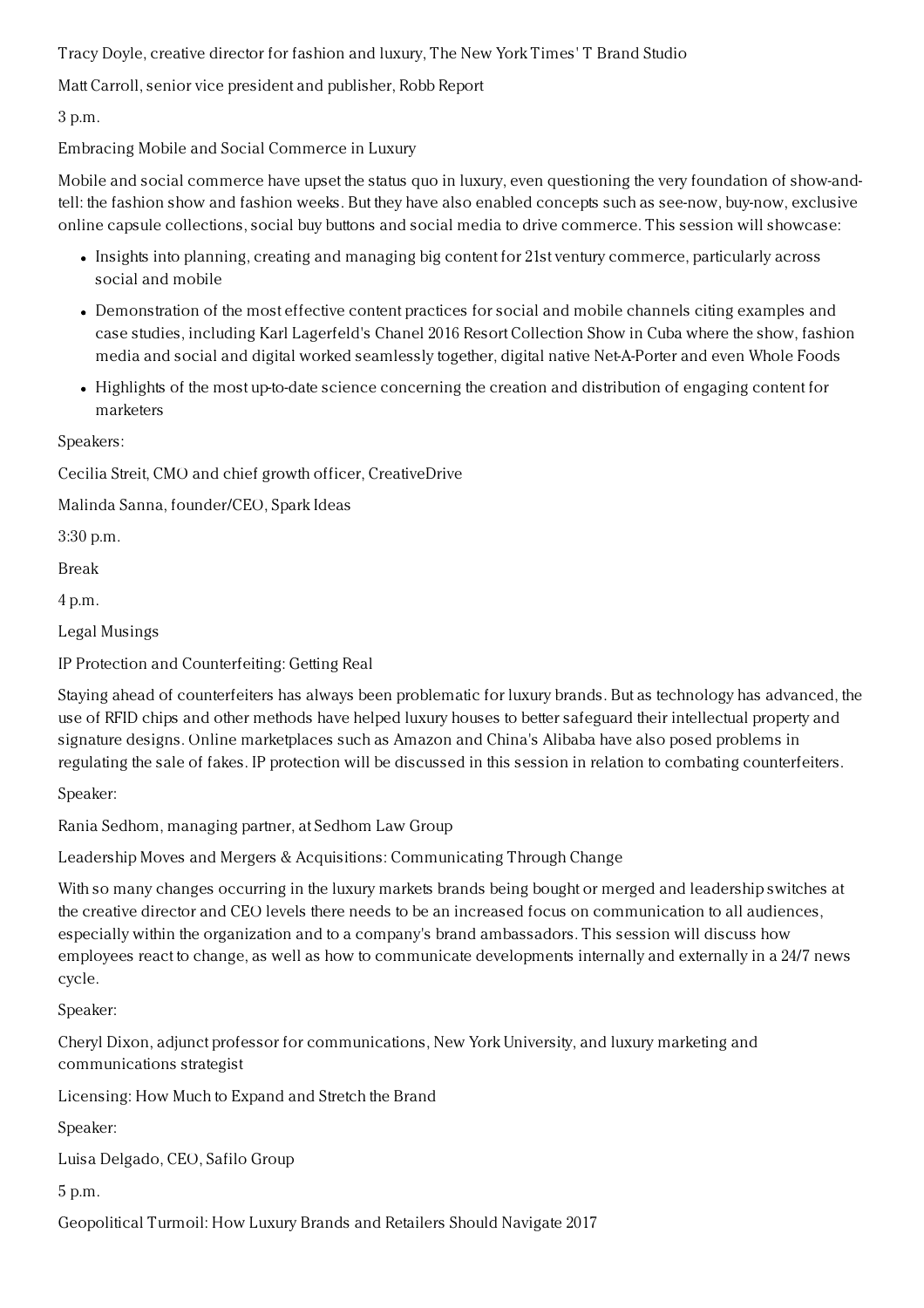A perfect storm is about to brew for business across all sectors. Unlike the brief dip experienced in the Great Recession, the luxury business this time round is caught in a different embrace: turbulent emerging markets that were a reliable source of demand now on shaky legs, slowing China, truculent Russia, technology and digital media that upends the retail store business where luxury is best experienced and the changed expectations of younger generations. This session will focus on that as well as how geopolitical instability affects luxury travel, retail and real estate.

Speaker:

Hana Ben-Shabat, partner consumer goods and retail practice, A. T. Kearney

Raffle for Dom Perignon

5:30 p.m.

Lessons Learned from the World's Most Valuable Luxury Brands

Who are the world's most valuable luxury brands? What are the drivers behind their value growth over the past 10 years? How have global luxury consumers' attitudes, behavior and shopping habits changed? What is happening in the fast-growing new luxury markets? What are the branding-building action points in the future? The presentation will cover the key findings from BrandZ Top 10 Most Valuable Luxury Brands over the past 10 years, reveal the global trends in luxury, uncover the drivers behind the luxury brand's value growth and the important brand-building implications for the next decade. The insights are drawn from the BrandZ database including information from more than 2 million consumers in 50 country markets.

Speaker:

Doreen Wang, global head of BrandZ, WPP's Kantar Millward Brown

6 p.m.

Closing Remarks

Emcee: Milton Pedraza, CEO, The Luxury Marketing Institute

Mickey Alam Khan, editor in chief, Luxury Daily

Sponsored Cocktails Celebration

Please click here to register for the 5th annual Luxury FirstLook 2017: Time for Luxury 2.0 conference in New York on [Wednesday,](https://www.luxurydaily.com/conference-page/) Jan. 18, 2017



Chanel 2016 Resort Collection inCuba

Hotels in the Midtown Manhattan neighborhood (from nearest to farthest):

[Mandarin](http://www.mandarinoriental.com/newyork/?htl=MONYC&eng=google&src=local) Oriental New York

80 Columbus Park at  $60^{\rm th}$  Street, New York, NY 10023; tel: 212-805-8800

[Please](http://www.mandarinoriental.com/newyork/?htl=MONYC&eng=google&src=local) click here for the Web site

Trump Hotel Central Park

One Central Park West, New York, NY, 10023; tel: 212-299-1000